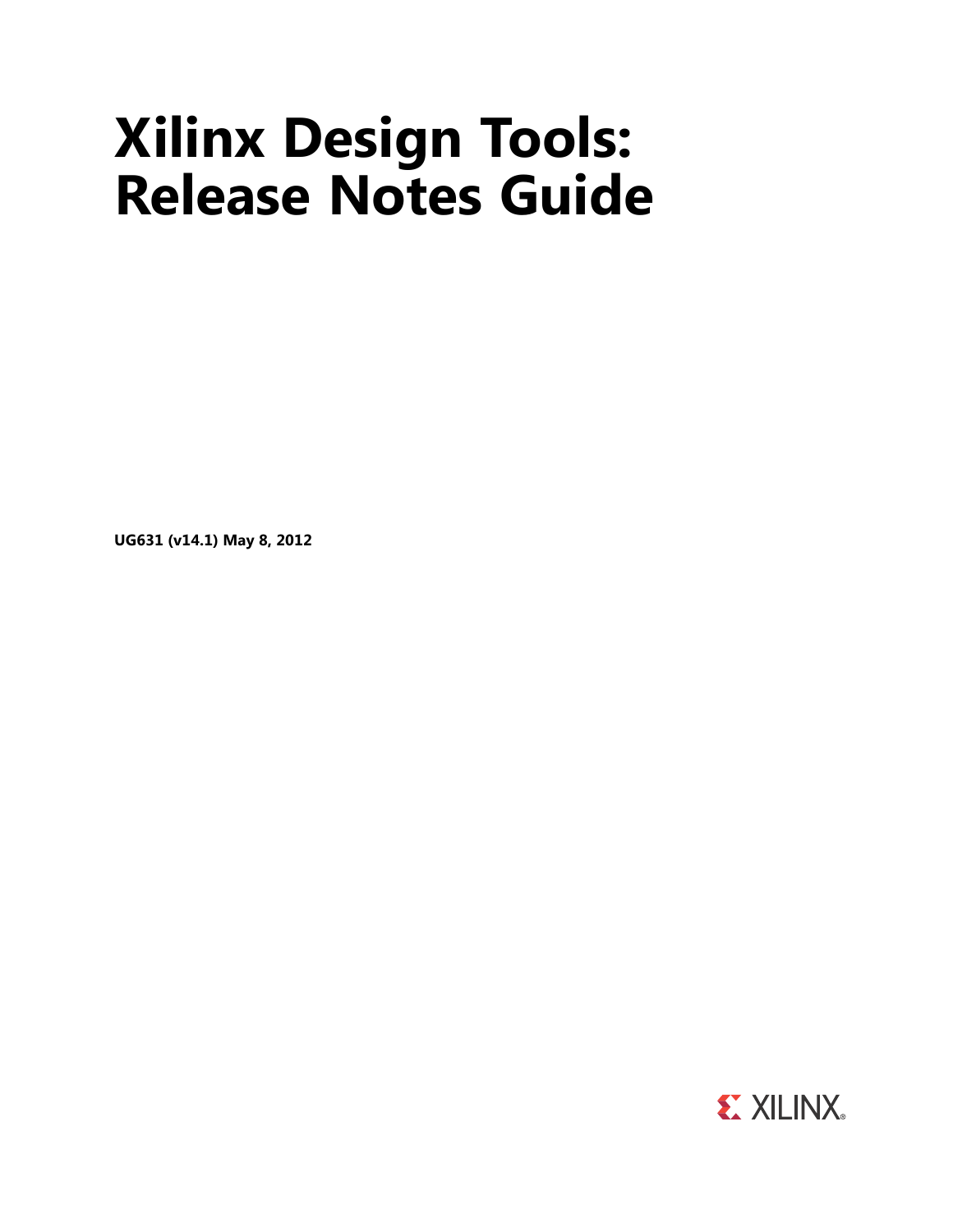

#### **Notice of Disclaimer**

The information disclosed to you hereunder (the "Materials") is provided solely for the selection and use of Xilinx products. To the maximum extent permitted by applicable law: (1) Materials are made available "AS IS" and with all faults, Xilinx hereby DISCLAIMS ALL WARRANTIES AND CONDITIONS, EXPRESS, IMPLIED, OR STATUTORY, INCLUDING BUT NOT LIMITED TO WARRANTIES OF MERCHANTABILITY, NON-INFRINGEMENT, OR FITNESS FOR ANY PARTICULAR PURPOSE; and (2) Xilinx shall not be liable (whether in contract or tort, including negligence, or under any other theory of liability) for any loss or damage of any kind or nature related to, arising under, or in connection with, the Materials (including your use of the Materials), including for any direct, indirect, special, incidental, or consequential loss or damage (including loss of data, profits, goodwill, or any type of loss or damage suffered as a result of any action brought by a third party) even if such damage or loss was reasonably foreseeable or Xilinx had been advised of the possibility of the same. Xilinx assumes no obligation to correct any errors contained in the Materials or to notify you of updates to the Materials or to product specifications. You may not reproduce, modify, distribute, or publicly display the Materials without prior written consent. Certain products are subject to the terms and conditions of the Limited Warranties which can be viewed at [http://www.xilinx.com/warranty.htm;](http://www.xilinx.com/warranty.htm) IP cores may be subject to warranty and support terms contained in a license issued to you by Xilinx. Xilinx products are not designed or intended to be fail-safe or for use in any application requiring fail-safe performance; you assume sole risk and liability for use of Xilinx products in Critical Applications: [http://www.xilinx.com/warranty.htm#critapps.](http://www.xilinx.com/warranty.htm#critapps)

© Copyright 2012 Xilinx, Inc. Xilinx, the Xilinx logo, Artix, ISE, Kintex, Spartan, Virtex, Zynq, and other designated brands included herein are trademarks of Xilinx in the United States and other countries. All other trademarks are the property of their respective owners.

### **Revision History**

The following table shows the revision history for this document.

| Date       | <b>Version</b> | <b>Revision</b>         |
|------------|----------------|-------------------------|
| 05/08/2012 | 14.1           | Initial Xilinx release. |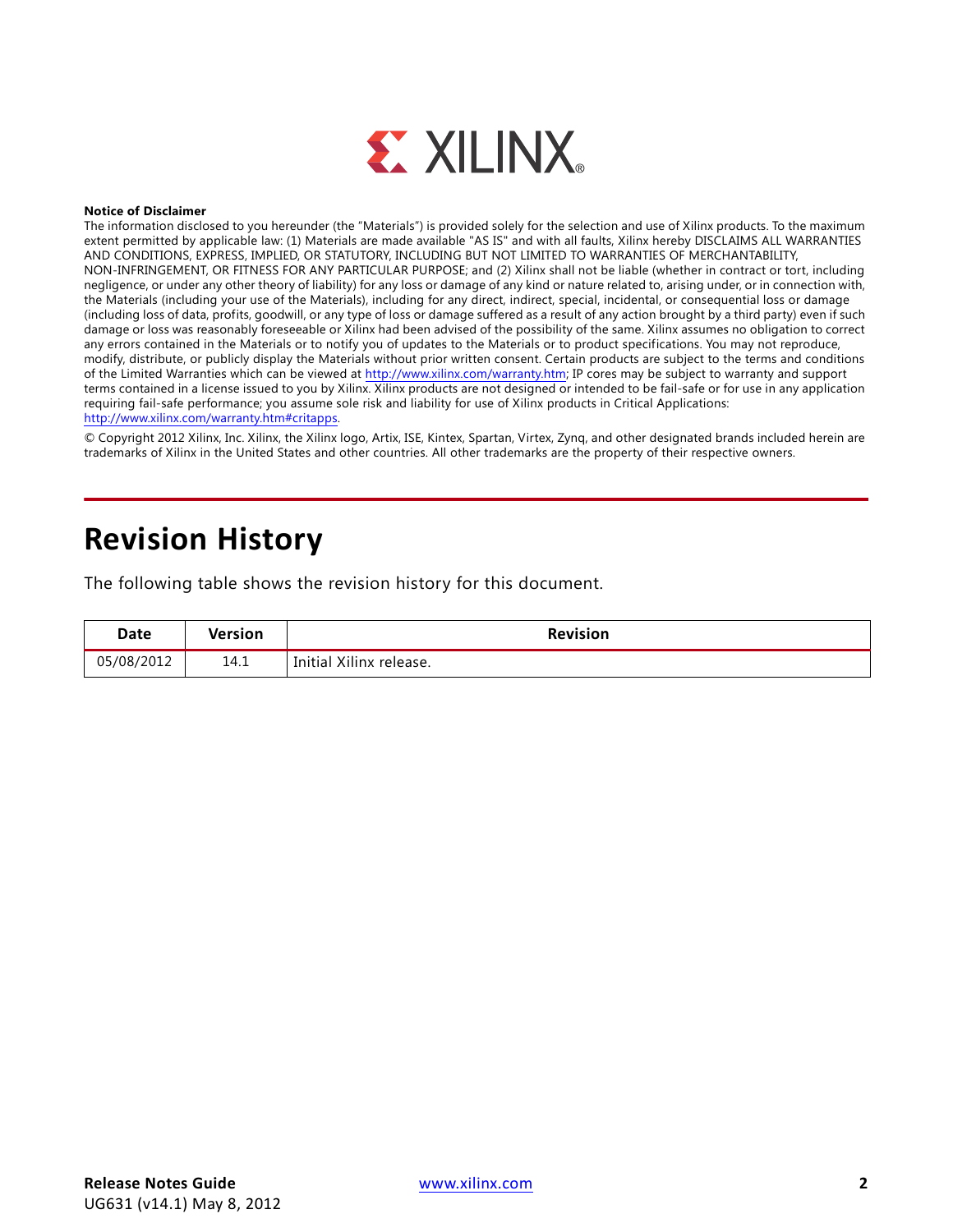## **EX XILINX**

### **[Chapter 1: What's](#page-3-0) New in Xilinx Design Tools**

### **[Chapter 2: Architecture](#page-13-0) Support and Requirements**

#### **[Chapter 3: Technical](#page-19-0) Support and Documentation**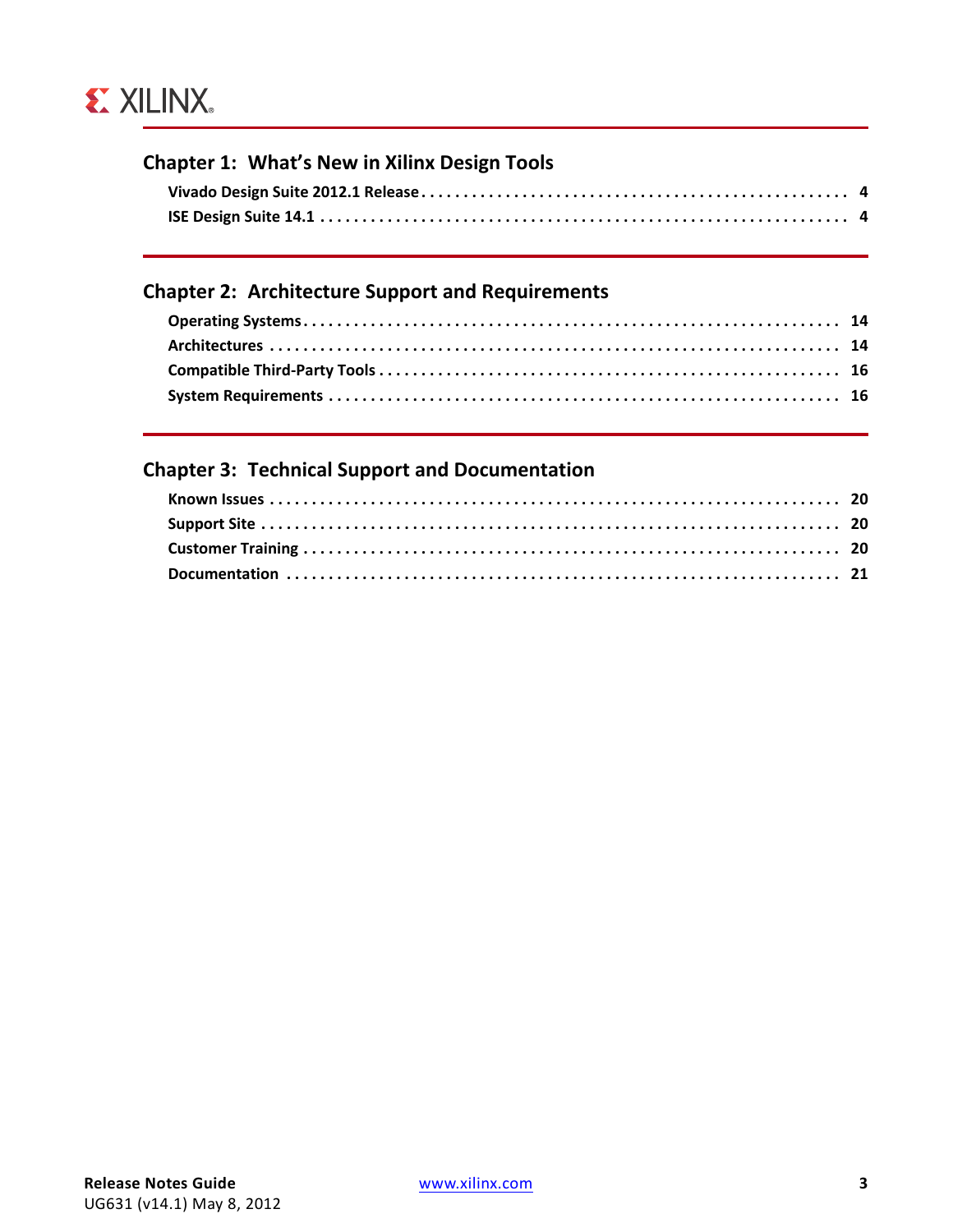## <span id="page-3-0"></span>What's New in Xilinx Design Tools

### <span id="page-3-1"></span>**Vivado Design Suite 2012.1 Release**

Vivado™ Design Suite, Xilinx's new IP and system-centric design environment, has been released for Early Access to select customers. Release notes for Vivado Design Suite 2012.1 are only available to Early Access customers. For more information on Vivado Design Suite, see<http://www.xilinx.com/products/design-tools/vivado/index.htm>

### <span id="page-3-2"></span>**ISE Design Suite 14.1**

### **Device Support**

- Public access is now available for the following families:
	- ° Zynq™-7000 EPP (including bitstream generation)
	- ° Defense-grade 7 series FPGA and Zynq-7000 EPP
	- ° Automotive XA Zynq-7000 EPP
- Virtex®-7 XT FPGA family now supports bitstream generation.
- Artix™-7 FPGA GTPE2 support is now available, which includes:
	- ° SecureIP simulation models for all Xilinx-supported simulators.
	- ° 7 series FPGA GT Transceiver Wizard support.
- The following Artix-7 devices have been removed from the tools:
	- ° XC7A8
	- ° XC7A15
	- ° XC7A30T
	- ° XC7A50T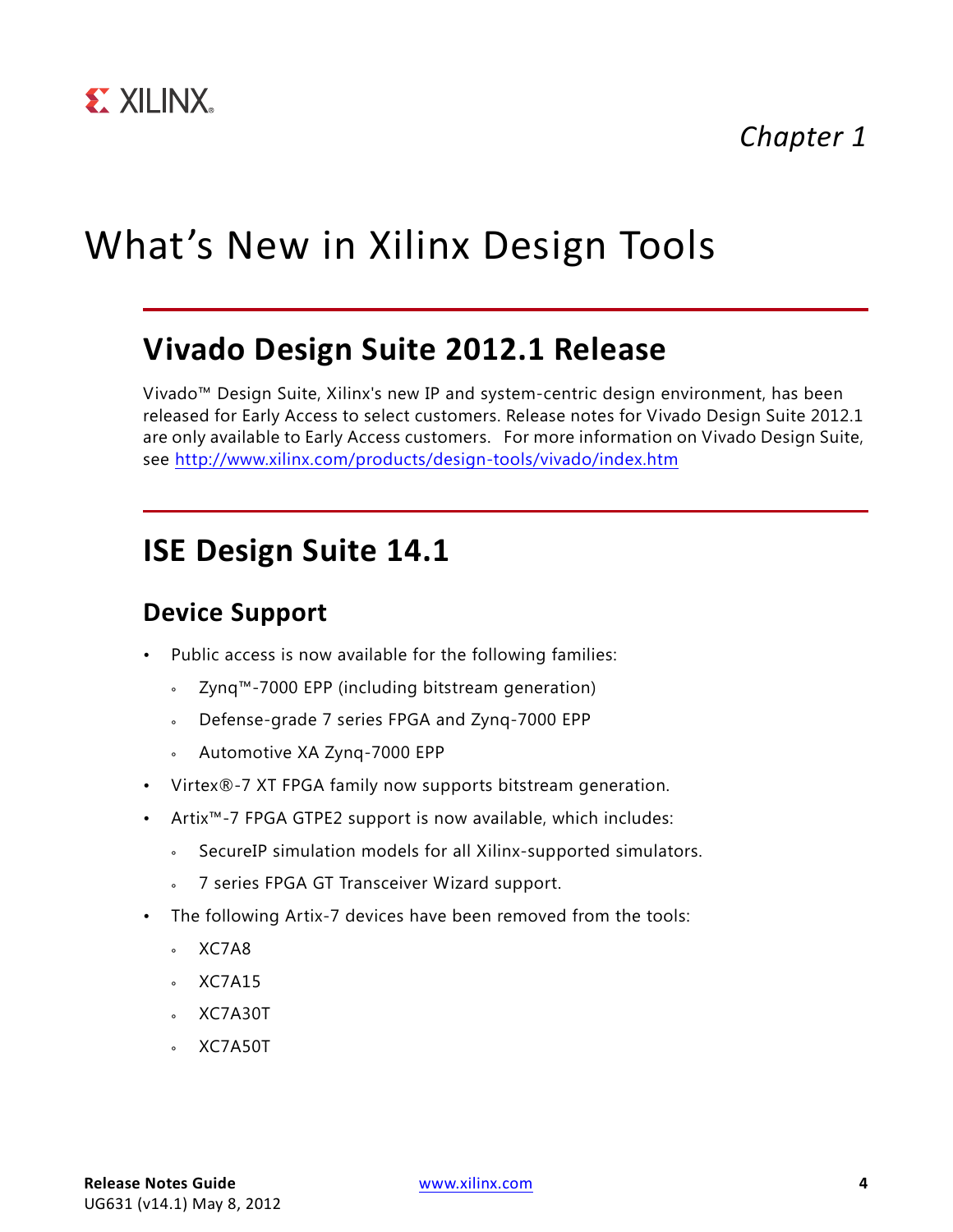• ISE® Design Suite requires users to select all IO Standards and pin-placement in their designs prior to generating a bitstream. Please see the following Xilinx Answer Record for more information: <http://www.xilinx.com/support/answers/41615.htm>

### **PlanAhead Design Tool**

More information on new features described in this chapter can be found in the *PlanAhead™ Design Tool User Guide*: [www.xilinx.com/support/documentation/sw\\_manuals/xilinx14\\_1/PlanAhead\\_UserGuide.pdf](http://www.xilinx.com/support/documentation/sw_manuals/xilinx14_1/PlanAhead_UserGuide.pdf)

### **General**

- The Flow Navigator now provides a more detailed view of the steps involved in the compilation flow. This includes the ability to easily collapse and expand the list of detailed tasks available within each design view (RTL Analysis, Synthesis, Implementation, and Program and Debug).
- The new clock resource view now displays connectivity of clocking and IO related resources using fly lines.
- Project settings now include more XPA options.

### **Pin Planning**

- The PlanAhead design tool now provides the ability to convert pin-planning projects from an empty netlist project to a full RTL or netlist-based project. This allows you to migrate pin planning projects to more useful projects that manage more source types.
- Pin-planning support for Zynq-7000 EPP devices is now available.
- Pin-planning projects can now automatically infer differential pairs by recognizing one side of a differential standard and by providing the ability to automatically create the other side of the differential pair.
- There is an improved Simultaneous Switching Noise (SSN) reporting engine and improved 7 series FPGA noise prediction.
- There are improvements on the presentation of default IO standards.

#### **Modelsim & Questa Advanced Simulator Integration**

• The PlanAhead design tool now allows you to choose Modelsim or Questa® Advanced Simulator as the target simulator in the project settings. Simulation requires library compilation, which can be accomplished through Tcl command  $\text{complexlib}$ . The main advantage of this integration over ISE tools integration is the ability to have multiple simulation filesets with their own sets of properties. This allows you to simultaneously create and maintain multiple simulation configurations that could vary depending on the testbench being used or other simulation properties.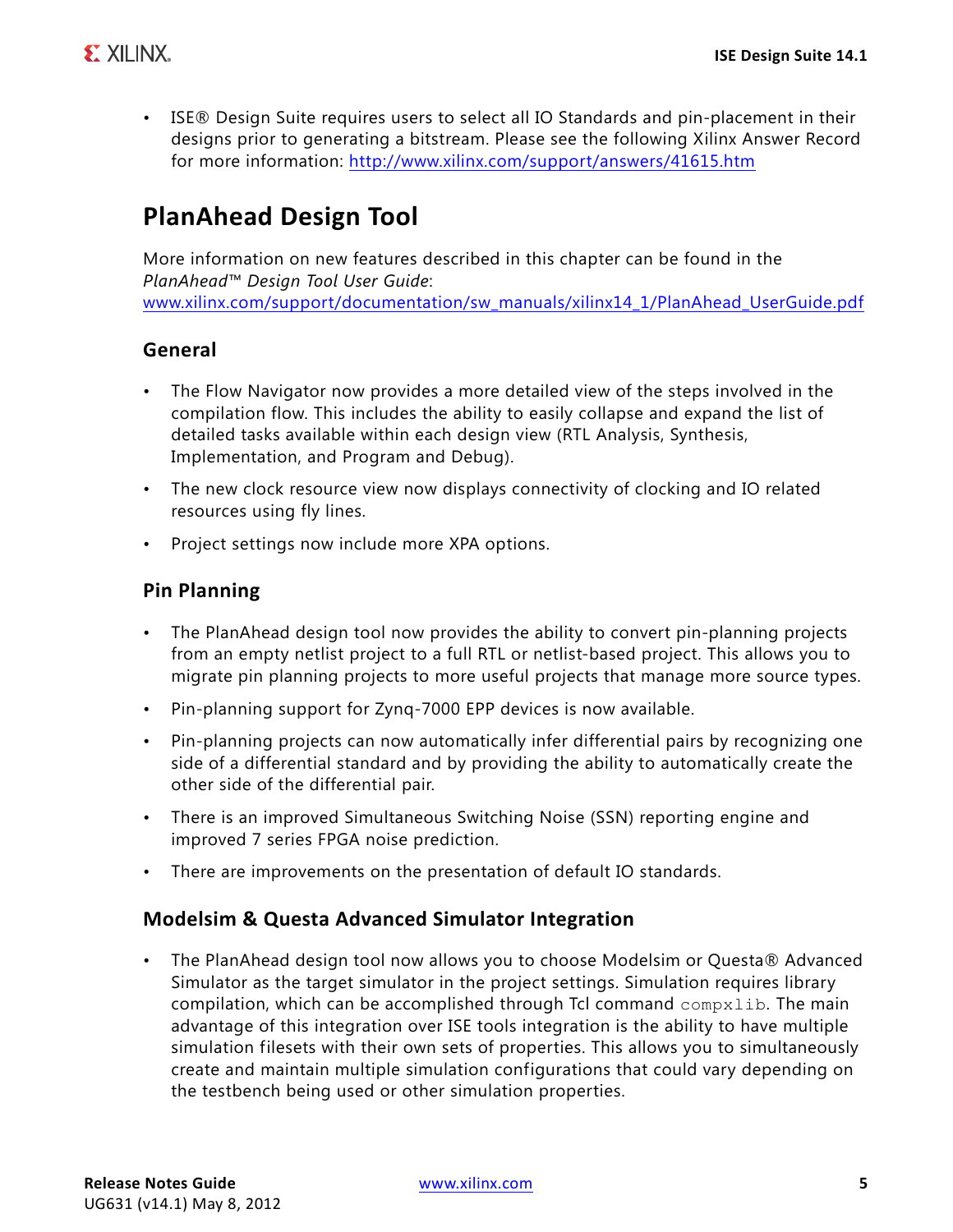### **Embedded Development Kit Integration**

- The PlanAhead design tool can now create and add Xilinx Platform Studio (XPS) subsystems to a project through the .  $xmp$  source type. Double-clicking the .  $xmp$ source type launches Xilinx Platform Studio to generate and customize the embedded subsystem.
- Integration support also includes importing and converting ISE tools projects  $(x \text{ is } e)$ that have .xmp sources embedded within them to PlanAhead design tool projects. The PlanAhead design tool manages generated files from XPS appropriately in the synthesis and implementation tool flows.

#### **System Generator for DSP Integration**

- PlanAhead design tool can now create and add DSP subsystems to a project through the .sgp source type. Double clicking the .sgp source type launches The MathWorks Simulink® to generate and customize the DSP subsystem.
- Integration support includes importing and converting ISE tools projects  $(x \leq s)$  that have . sgp sources embedded within them to PlanAhead design tool projects. PlanAhead design tool manages generated files from the DSP tools appropriately in the synthesis and implementation tool flows.

#### **IP Repository**

- PlanAhead design tool now allows the use of the IP repository without creating a design. You can create an empty project and open the IP repository for browsing, generating, and configuring an IP core. Generated sources, such as example designs, constraint files, data sheets, and more are now viewable in the project with a special IP Sources tab in the sources view.
- Initial support for the IEEE P1735 encryption standards.

#### **Runs Infrastructure**

- PlanAhead design tool can now force a run up-to-date if it has been marked stale and the user wishes to override the tool.
- Physical constraint updates do not cause the synthesis run state to go stale.
- There is a new "next step" option to run to intermediate states of the ISE tools (e.g. ngdbuild, map, par, trce).
- Bitgen options are now integrated with run options in project settings.
- There is now support for optional steps in the flow, as well as a mechanism to invoke Tcl "hook" scripts for use between stages of the run flow. You can specify a Tcl script that runs between compilation stages, you can use it for custom workarounds or reporting purposes.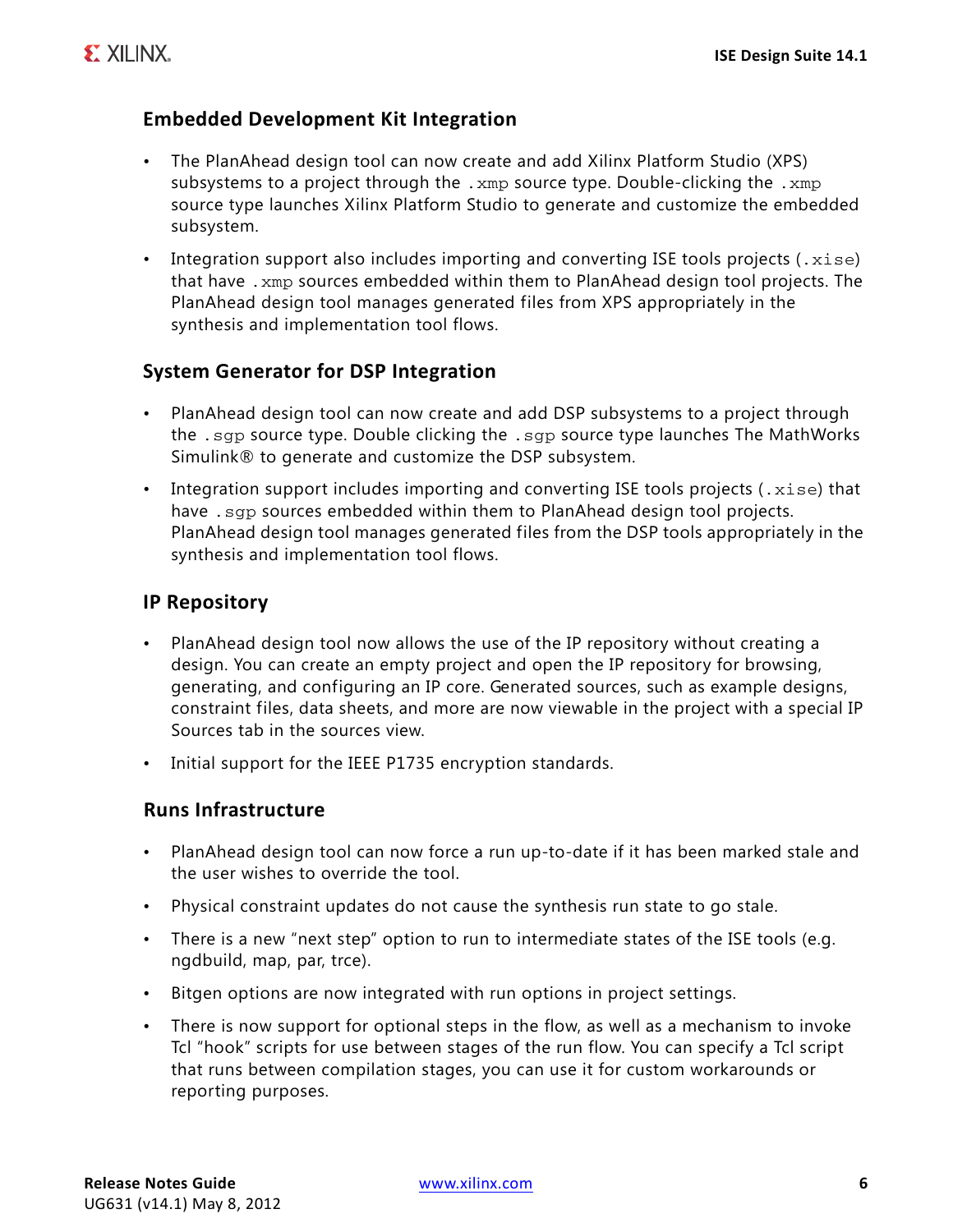### **Project Infrastructure**

- Messages are now centralized to a common message manager, and should be visible in the messages tabs.
- PlanAhead design tool can now reset parameters and properties with the new Tcl commands reset param and reset property. These commands reset the value of the property and parameter to the built-in default, and if appropriate, to the specific target device.
- Certain invalid UCF messages are disabled for RTL elaboration
- Improved falsely reported error and critical warning conditions when parsing UCF on RTL netlists.
- Improved include file support in RTL.

### **Embedded Design Tools**

Embedded Design improvements in 14.1 are focused on 4 main areas:

- Zynq-7000 EPP support for bare-metal and Linux-based product development
- MicroBlaze™ processor updates
	- ° Performance improvements
	- ° New instructions for endianess conversion
	- ° Pre-integrated IO module
	- ° Multi-processor lock-step/result-voting for tamper & single event upset detection
	- ° Additional device support
- IP updates for improved system performance, configuration, and utility
- Tools updates for XPS and SDK

#### **Zynq‐7000 EPP Support**

- 14.1 ISE WebPACK™ design tools now support Zynq-7000 EPP for the Xilinx Z7010, Z7020, Z7030 parts. Included in WebPACK design tools are the same tools as the Embedded Edition – XPS, SDK, MicroBlaze processor, and the full embedded IP library.
- XPS includes new configuration and MIO summary windows dedicated to Zynq-7000 EPP (see Embedded Tools below for further information).
- • [Zynq-7000 EPP documents are now available on the Xilinx website and also via the](http://www.xilinx.com/support)  [Xilinx Documentation Navigator tool which can be downloaded from](http://www.xilinx.com/support)  [h](http://www.xilinx.com/support)ttp://www.xilinx.com/support.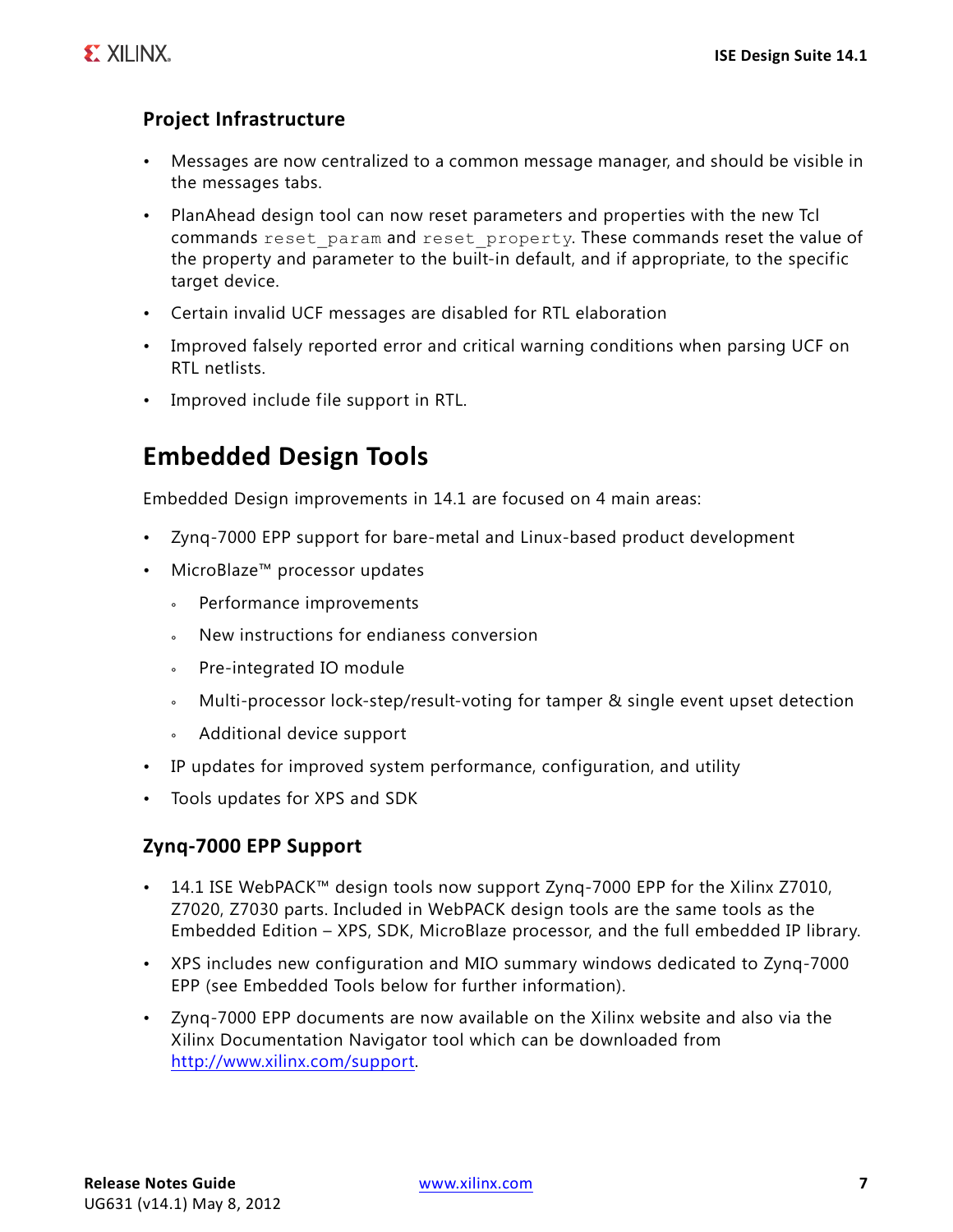#### **MicroBlaze Processor Updates**

#### **New Low‐latency interrupt mode**

• The controller directly supplies the interrupt vector resulting in a reduction in latency response by as much as 10X depending on system design.

#### **New Swap instructions**

• New instructions for byte and halfword swapping help support endianness conversions between AXI big-endian and AXI little-endian.

#### **Additional Device Support**

• MicroBlaze processor has been validated across Xilinx 7 series FPGA families.

#### **System Cache**

• Embedded Edition adds a new embedded system cache IP peripheral between a MicroBlaze processor and external memory controller for AXI-based systems. MicroBlaze processor uses this System Cache IP core as Level 2 cache resulting in lower latency and faster performance depending on multiple system factors, design type, or connection points.

#### **IO Module**

• A new, configurable collection of general embedded processor peripherals packaged into a single IP block for connection to the MicroBlaze processor data-side LMB bus. This simplifies the definition, configuration and deployment of a standard Microcontroller system and enables MicroBlaze processor MCS designs to be moved seamlessly from Logic Edition into Embedded Edition.

#### **Embedded IP Updates**

14.1 includes IP core enhancements and additions focus on improved support for AXI, Zynq-7000 EPP, and MicroBlaze processor.

- AXI Quad SPI Supports Execute In Place (XIP) mode and architectural improvements for performance. This IP core continues to work in Legacy mode as default option for existing customer.
- AXI Performance Monitor Measures bus latency of a specific master/slave (AXI4/AXI4-Lite/AXI4-Stream) in a system, the amount of memory traffic for specific durations, and other performance metrics.
- Processing System7 Wrapper IP for Zynq-7000 EPP, logic connection between PS and PL to assist with adding custom or other EDK IP.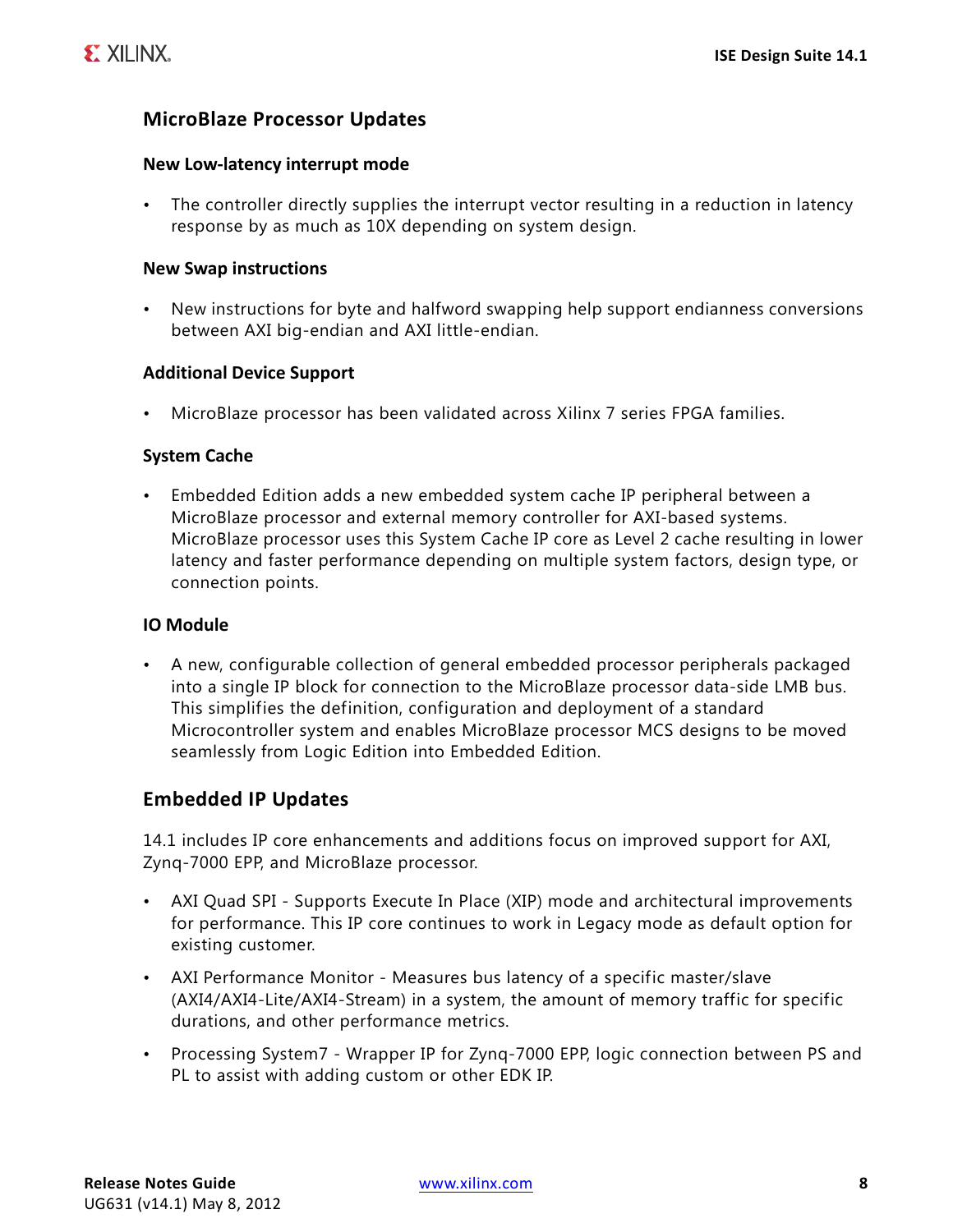- AXI System Cache Level 2 Cache module for MicroBlaze processor when used in between MicroBlaze processor and external memory controller.
- Embedded IO Module Common IO peripheral sub-set, introduced in MicroBlaze processor MCS, ported to Embedded Edition for compatibility.

#### **Embedded Tools**

In ISE Design Suite 14.1, the PlanAhead design tool now supports embedded design capture and management and is the recommended embedded design flow.

#### **What's New in XPS?**

In 14.1, XPS has been extended to provide Zynq-7000 EPP specific tools for configuration and first-stage bootloader generation with SDK.

- The new Zynq-7000 EPP Processing System provides developers with dozens of configuration options for memory, clocks, peripherals, DMA, IO, Interrupts and Flash memory interfaces. XPS now includes a new configuration window which enables users to graphically configure each parameter with guaranteed routing, voltage and clock-correct automated selections.
- 14.1 includes standard Zynq-7000 EPP configurations (for the ZC702 board), to enable developers to begin work immediately.
- The new Zynq-7000 EPP MIO summary window provides an aligned, color-coded graphic view of peripheral pin outs for faster, easier and guaranteed-correct MIO selection.

#### **What's New in SDK?**

- 14.1 now provides Xilinx SDK free of charge with all FlexLM license checks removed. SDK can be installed from a stand-alone installer (available on the Xilinx website) or within each ISE design tools edition installation.
- Full support for Zynq-7000 EPP
	- SDK now provides a full tools solution for bare-metal and Linux application development and profiling. Such tools include ARM GCC updated for bare-metal (EABI) and Linux development, Boot Image Creator, Flash programmer for QSPI, Device tree generator, and the remote system explorer (debug an IP-connected target board).
	- SDK works with XPS to build and generate design-specific firmware including the first stage boot loader with provision for device security, fallback boot, and bitstream management. It will also combine, build and deploy a complete bootable system image to the Zynq-7000 EPP target platform.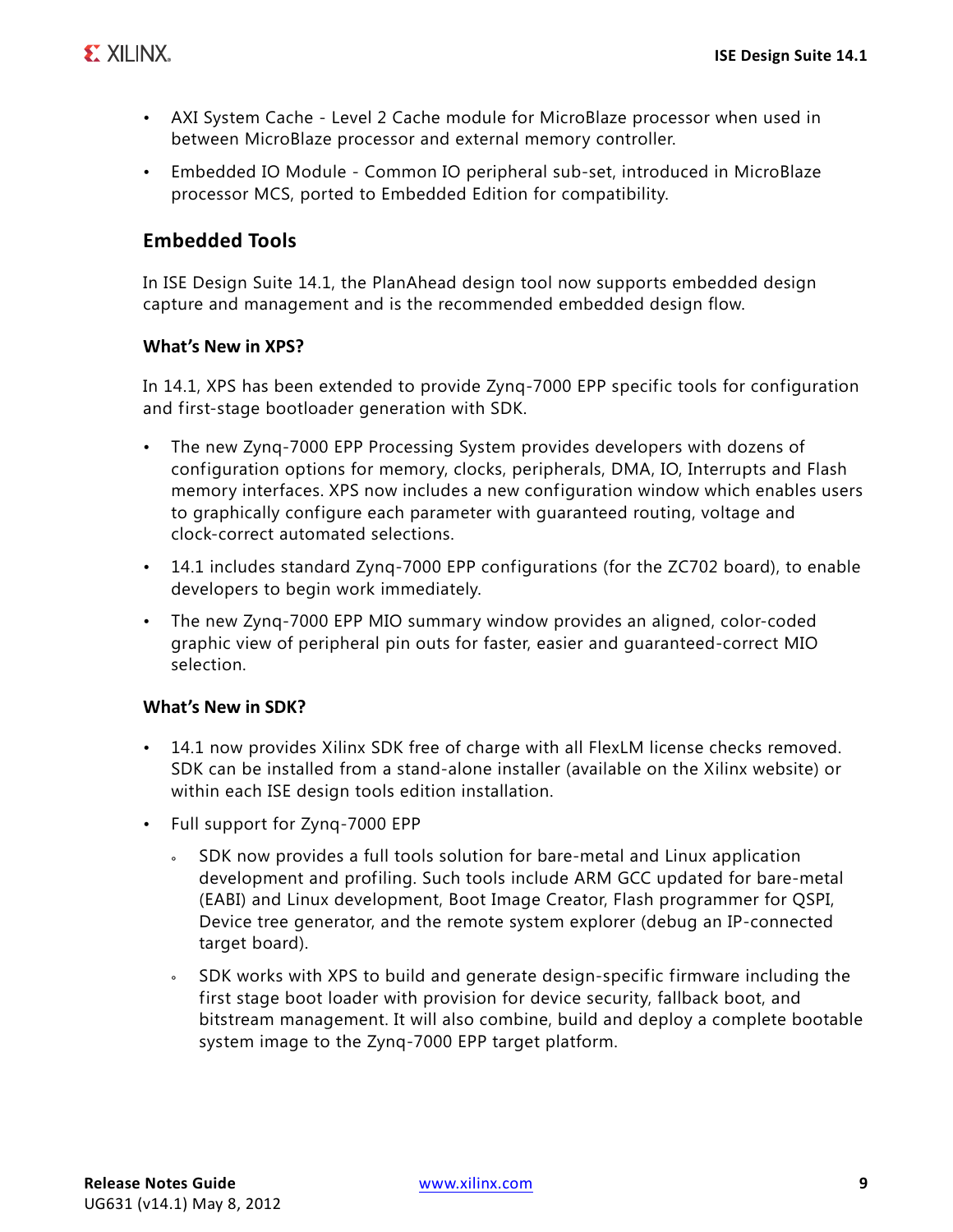### **ChipScope Pro Tool and iMPACT**

- Zynq-7000 EPP
	- ° Indirect Quad-SPI Flash programming support via iMPACT
	- ° ChipScope™ Pro tool device programming and debug support
	- ° iMPACT basic and advanced programming support
- Virtex-7 FPGA
	- ° IBERT 2-D Eye Scan enhancements
	- ° 7 series FPGA GTH support
	- ° ChipScope Pro tool device programming and debug support
	- ° iMPACT basic and advanced programming support
- Kintex-7 FPGA
	- ° IBERT 2-D Eye Scan enhancements
	- ° ChipScope Pro tool device programming and debug support
	- ° iMPACT basic and advanced programming support
- Artix-7 FPGA
	- ° Core generator and inserter support
- ChipScope Pro tool AXI Monitor now supports EDK and standard CORE Generator tool flows

### **System Generator for DSP**

- Device support updated to include Defense-Grade 7 Series FPGA and Automotive XA Zynq-7000 EPP families
- PlanAhead design tool integration
	- ° Integrate System Generator modules in a larger RTL design
	- ° Includes tutorial
- New "Performance Tips" toolbar button which opens "High Performance Designs" documentation
- Blockset enhanced with FIFO support for embedded register in BRAM configuration

### **IBIS Simulation**

• 7 series FPGA IBIS support is provided only through the PlanAhead design tool write ibis command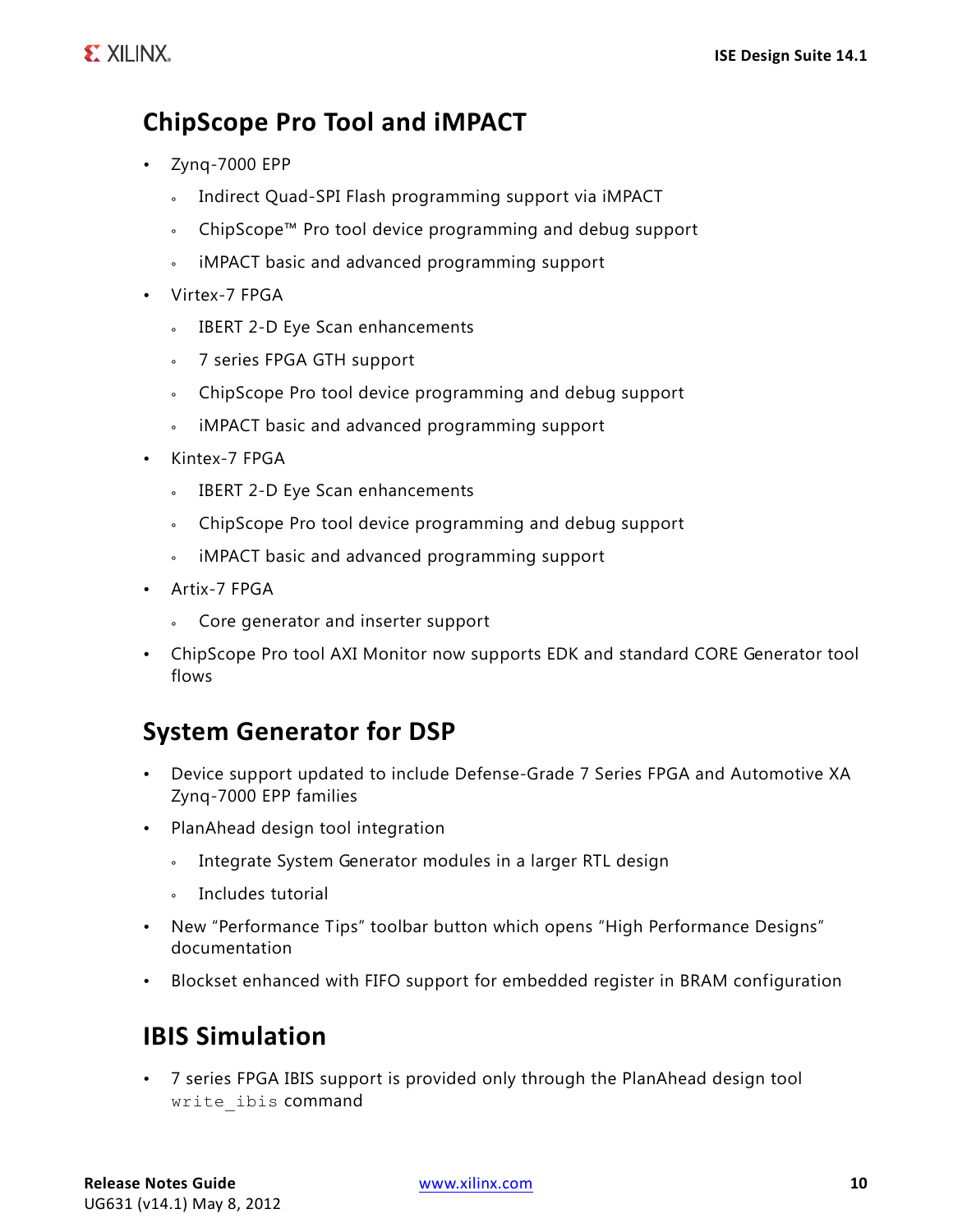° IBISWriter is not available for 7 series FPGA Families

### **Partial Reconfiguration**

- Device support updated to include the XC7VX980T, XC7A200T, and XC7A350T.
	- Bitstream generation for Artix-7 devices is disabled in 14.1
- The list of resources that must remain static-only has been updated to include IO and configuration components.

### **Intellectual Property (IP)**

### **Device Support**

- Pre-production support has been added for the following families:
	- Defense-Grade Virtex-7Q FPGA
	- Defense-Grade Kintex-7Q FPGA
	- Defense-Grade Artix-7Q FPGA
	- ° XA Artix-7 FPGA
	- ° XA Zynq-7000 EPP

#### **New IP Cores**

- SMPTE 2022 5/6 Video over IP v1.0 provides Transmitter and Receiver cores for broadcast applications that require bridging between Broadcast Connectivity standards (SD/HD/3G) and 10G networks.
- Ten Gigabit Ethernet 10GBASE-KR 10G Ethernet PCS/PMA with optional Forward Error Correction (FEC) and Auto-Negotiation (AN) for 7 series FPGA GTX and GTH transceivers. Delivered as an optional, separately licensed configuration of the Ten Gigabit Ethernet PCS/PMA (10GBASE-R/KR) IP core.
- Asynchronous Sample Rate Converter for Digital Audio converts stereo audio from one sample frequency to another. The input and output sample frequencies can be either an arbitrary fraction of each another, or the same frequency, but based on different clocks.
- Video In to AXI-4 Stream converts common parallel clocked video signals to an AXI4-Stream interface. This enables connection of external video sources such as a DVI PHY to other video processing blocks that use the AXI4-Stream interface (for example Xilinx Video IP).
- AXI4-Stream to Video Out converts AXI4-Stream interface signals to a standard parallel video output interface with timing signals. This enables connection of video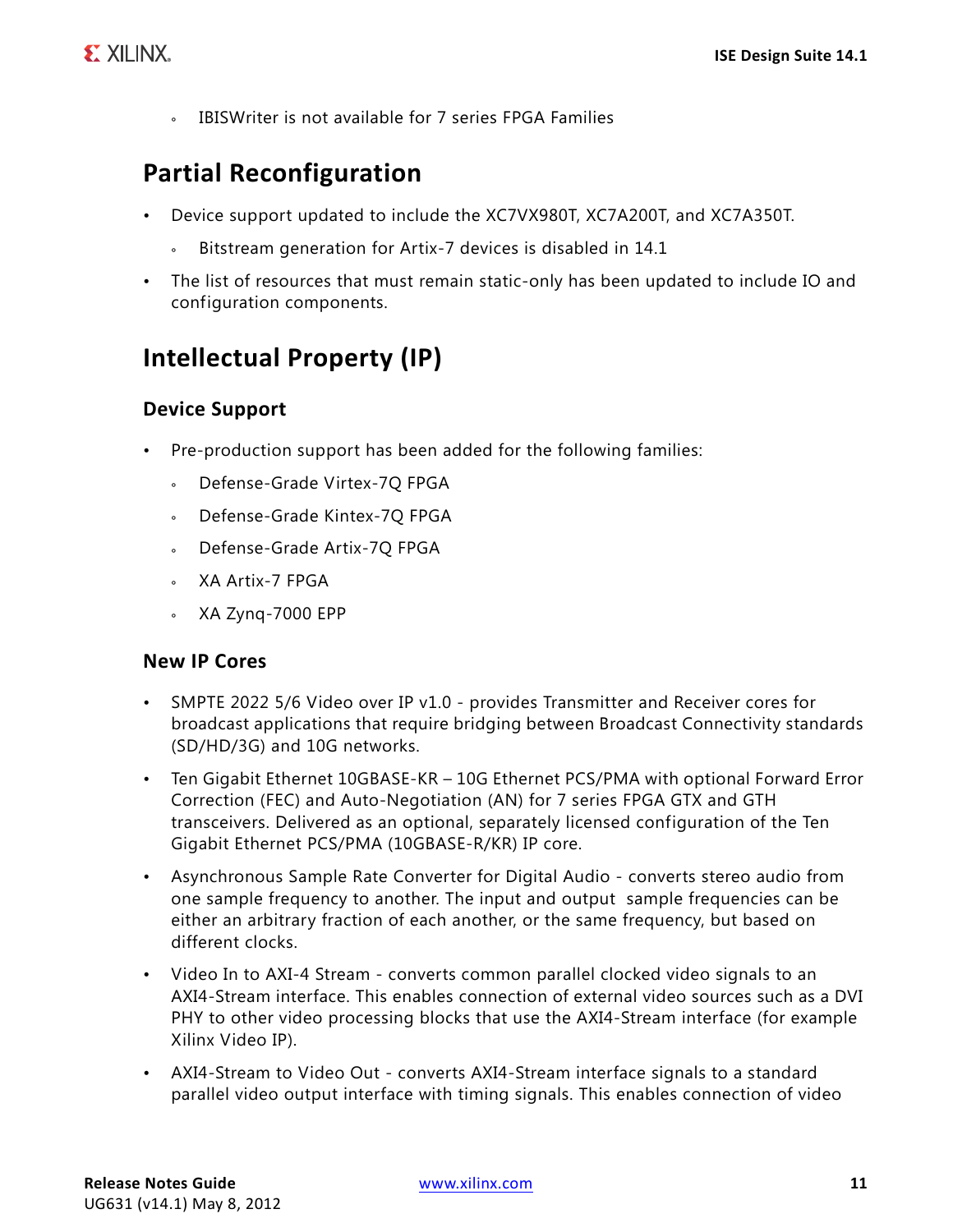processing blocks that use the AXI4-Stream interface (for example Xilinx Video IP) to external video sinks such as DVI PHY.

- AXI4-Stream Interconnect a key interconnect infrastructure IP that simplifies the process of connecting heterogenous master/slave AMBA® AXI4-Stream protocol compliant endpoint IP. The core routes connections from one or more AXI4-Stream master channels to one or more AXI4-Stream slave channels.
- AXI Performance Monitor measures major performance metrics for the AMBA Advanced eXtensible Interface (AXI) system. Metrics supported include bus latency of a specific master/slave (AXI4/AXI4-Lite/AXI4-Stream) in a system, and the amount of memory traffic during specific periods of time.

### **Virtex‐7 FPGA GTH Transceiver Support**

- Pre-production Virtex-7 FPGA GTH support has been added to these IP Cores:
	- ° Ten Gigabit Ethernet 10GBASE-KR
	- ° 10GBASE-R
	- ° RXAUI
	- ° XAUI
	- ° QSGMII
	- $\cdot$  1000BASE-X/SGMII

#### **Updates to existing IP versions**

- FIFO Generator v9.1
	- ° Maximum data width increased to 4096 for AXI FIFO configurations
- 7 Series FPGA Transceiver Wizard (GT Wizard) v2.1
	- ° New example design module for GTX and GTH transceivers demonstrates the initialization sequence described in UG769.
	- Port and Attribute settings updated to support Initial ES (IES) GTH devices
	- ° New GTX Protocol templates (simulation only): HD-SDI, 3G-SDI, 6G-SDI and PCI Express Gen1, Gen2
	- New GTH Protocol templates (simulation only): XAUI, RXAUI, OTL3.4, OC48, Gigabit Ethernet (1000BASE-X PCS/PMA), QSGMII, CPRI, PCI Express Gen1, Gen2
	- ° New GTP Protocol templates (simulation only): DisplayPort, CPRI, Gigabit Ethernet (1000BASE-X PCS/PMA), QSGMI, V-by-One, HD-SDI, 3G-SDI, 6G-SDI, RXAUI, XAUI
- DisplayPort v3.1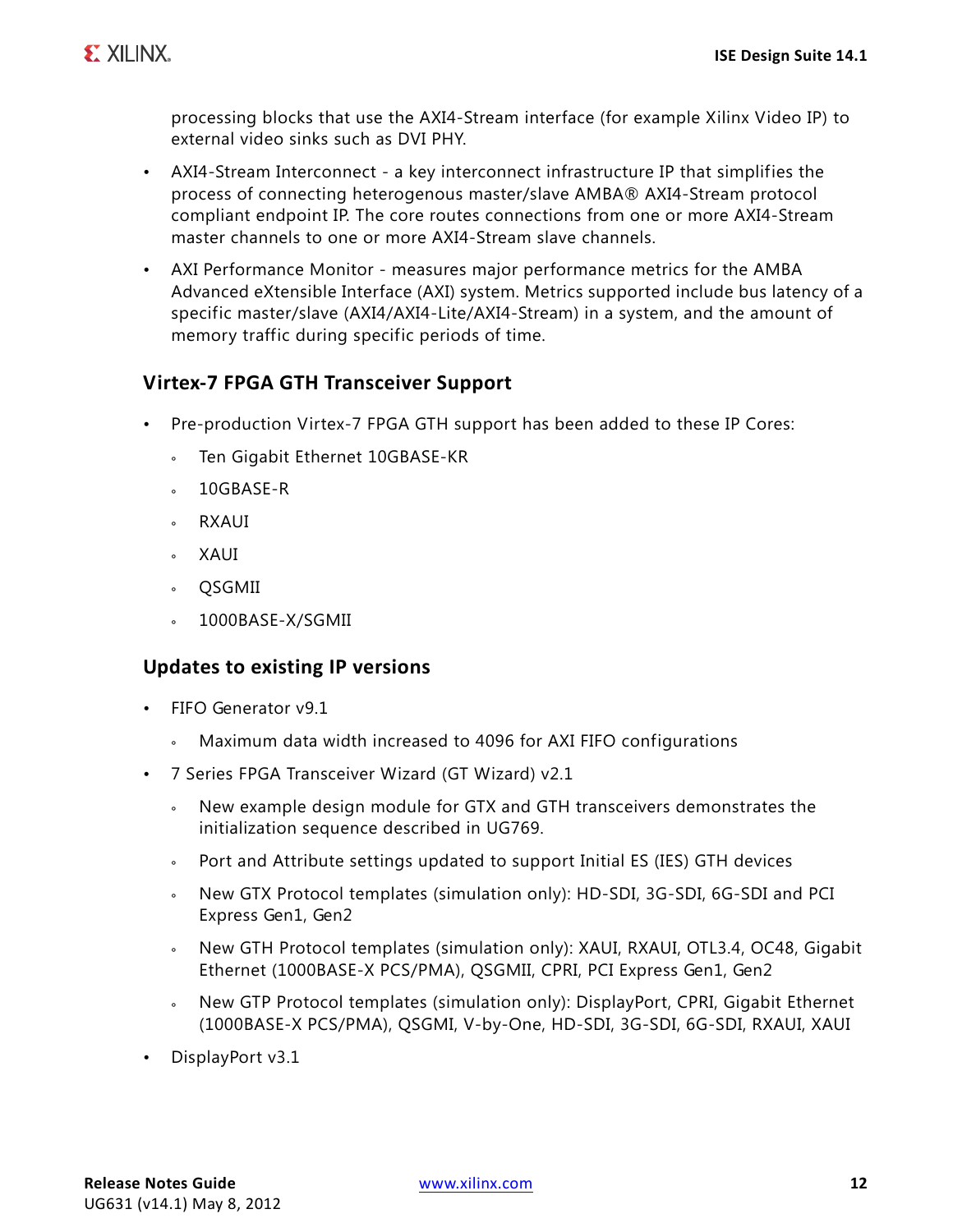- ° 5.4Gbps Single Stream transport (SST) support for 7 series FPGA devices from Specification version 1.2
- ° Luminance-only mode for Gray scale video users
- ° Parameterized Bits Per Component (BPC) to reduce memory footprint
- ° Quad pixel-wide video clock interface
- Secondary Audio (2-channel) option (separately licensed)
- AXI Bus Functional Model (AXI BFM) v2.1
	- ° Added VHDL examples
	- ° Support for Synopsys VCS® and Aldec Riviera-PRO™ simulation tools

#### **AXI4 IP & More Information**

In general, the AXI4 interface is supported by the latest version of an IP for Zynq-7000 EPP & Virtex-7, Kintex-7, Virtex-6 and Spartan®-6 FPGA device families. Older "production" versions of IP continue to support the legacy interface for the respective core on Virtex-6, Spartan-6, Virtex-5, Virtex-4, and Spartan-3 device families only.

- The latest versions of CORE Generator tool IP have been updated with Production AXI4 interface support. For more details AXI IP support information see [http://www.xilinx.com/ipcenter/axi4\\_ip.htm.](http://www.xilinx.com/ipcenter/axi4_ip.htm)
- For general information on AXI4 support, see [http://www.xilinx.com/ipcenter/axi4.htm.](http://www.xilinx.com/ipcenter/axi4.htm)
- For a comprehensive listing of IP cores in the 14.1 release, please see [http://www.xilinx.com/ipcenter/coregen/updates\\_14\\_1\\_2012\\_1.htm.](http://www.xilinx.com/ipcenter/coregen/updates_14_1_2012_1.htm)
- For more information on IP New Features and Known Issues, refer to the IP Release Notes Guide (XTP025): [http://www.xilinx.com/support/documentation/ip\\_documentation/xtp025.pdf.](http://www.xilinx.com/support/documentation/ip_documentation/xtp025.pdf)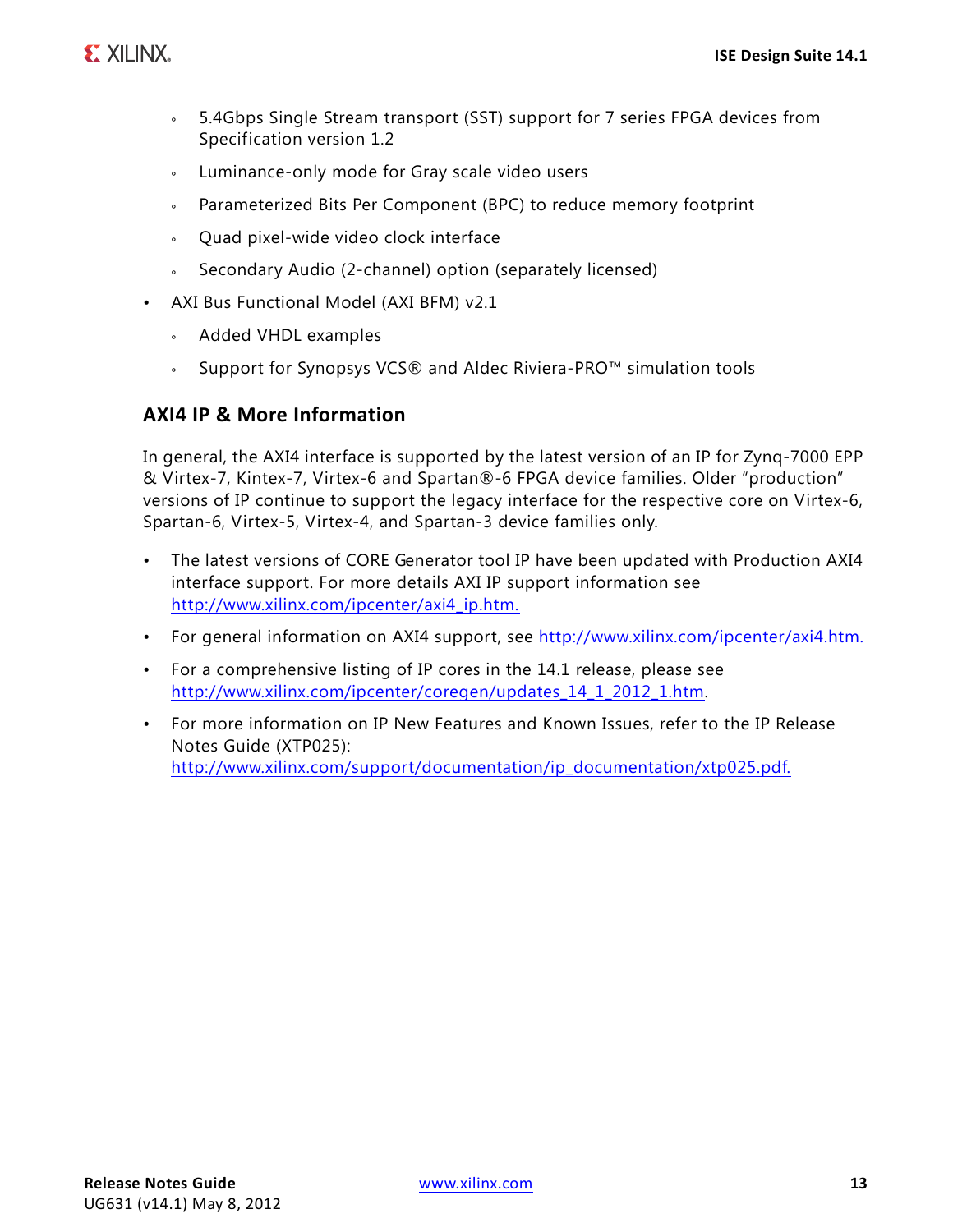

*Chapter 2*

## <span id="page-13-0"></span>Architecture Support and Requirements

### <span id="page-13-1"></span>**Operating Systems**

Xilinx only supports the following operating systems on x86 and x86-64 processor architectures.

### **Microsoft Windows Support**

- Windows XP Professional (32-bit and 64-bit), English/Japanese
- Windows 7 Professional (32-bit and 64-bit), English/Japanese
- Windows Server 2008 (64-bit)

### **Linux Support**

- Red Hat Enterprise Workstation 5 (32-bit and 64-bit)
- Red Hat Enterprise Workstation 6 (32-bit and 64-bit)
- SUSE Linux Enterprise 11 (32-bit and 64-bit)

### <span id="page-13-2"></span>**Architectures**

The following table lists architecture support for commercial products in the ISE Design Suite WebPACK tool vs. all other ISE Design Suite editions. For non-commercial support:

- All Xilinx Automotive devices are supported in the ISE Design Suite WebPACK tool.
- Xilinx Defense-Grade FPGA devices are supported where their equivalent commercial part sizes are supported.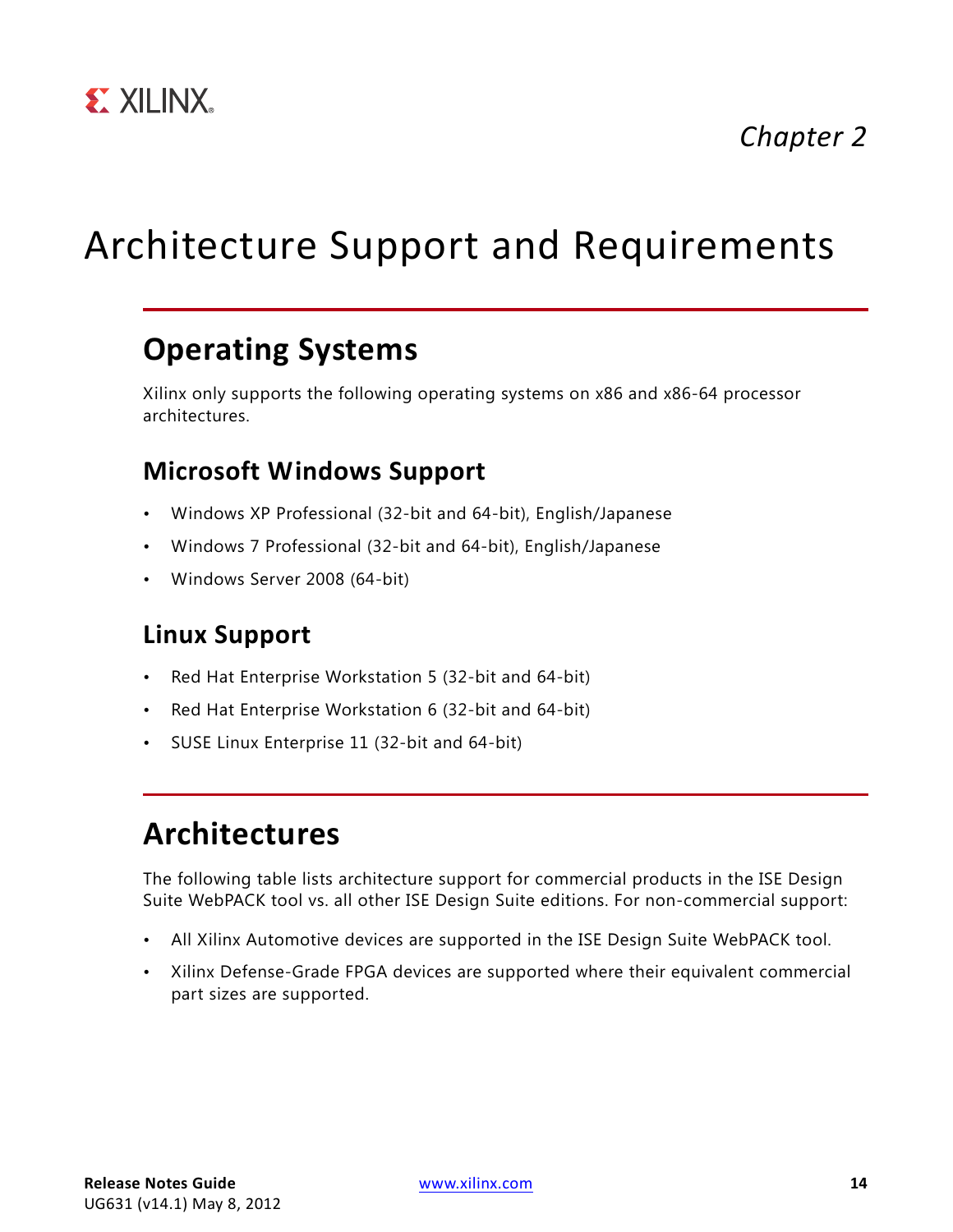|                                                            | <b>ISE WebPACK Tool</b>                                                       | <b>ISE Design Suite</b><br>(All Other Editions) |
|------------------------------------------------------------|-------------------------------------------------------------------------------|-------------------------------------------------|
| Zynq EPP                                                   | Zynq-7000 EPP<br>• XC7Z010, XC7Z020, XC7Z030                                  | Zynq-7000 EPP<br>$\cdot$ All                    |
| <b>Virtex FPGA</b>                                         | Virtex-4 FPGA<br>· LX: XC4VLX15, XC4VLX25<br>· SX: XC4VSX25<br>· FX: XC4VFX12 | Virtex-4 FPGA<br>$\cdot$ All<br>Virtex-5 FPGA   |
|                                                            | Virtex-5 FPGA<br>· LX: XC5VLX30, XC5VLX50<br>• LXT: XC5VLX20T - XC5VLX50T     | $\cdot$ All<br>Virtex-6 FPGA<br>$\cdot$ All     |
|                                                            | • SXT: None<br>• FXT: XC5VFX30T                                               | Virtex-7 FPGA<br>$\cdot$ All                    |
|                                                            | Virtex-6 FPGA<br>• LXT: XC6VLX75T                                             |                                                 |
|                                                            | Virtex-7 FPGA<br>• None                                                       |                                                 |
| Kintex FPGA                                                | Kintex-7 FPGA<br>• XC7K70T, XC7K160T                                          | Kintex-7 FPGA<br>$\cdot$ All                    |
| Artix FPGA                                                 | Artix-7 FPGA<br>• XC7A100T, XC7A200T                                          | Artix-7 FPGA<br>$\cdot$ All                     |
| Spartan FPGA                                               | Spartan-3 FPGA<br>• XC3S50 - XC3S1500(L)                                      | Spartan-3 FPGA<br>$\cdot$ All                   |
|                                                            | Spartan-3A/-3AN/-3E FPGA<br>$\cdot$ All                                       | Spartan-3A/-3AN/-3E FPGA<br>$\cdot$ All         |
|                                                            | Spartan-3A DSP FPGA<br>XC3SD1800A                                             | Spartan-3A DSP FPGA<br>• All                    |
|                                                            | Spartan-6 FPGA<br>• XC6SLX4 - XC6SLX75T                                       | Spartan-6 FPGA<br>$\cdot$ All                   |
| CoolRunner™ XPLA3,<br>CoolRunner-II,<br><b>XC9500 CPLD</b> | $\cdot$ All                                                                   | $\cdot$ All                                     |

#### *Table 2‐1:* **Architecture Support**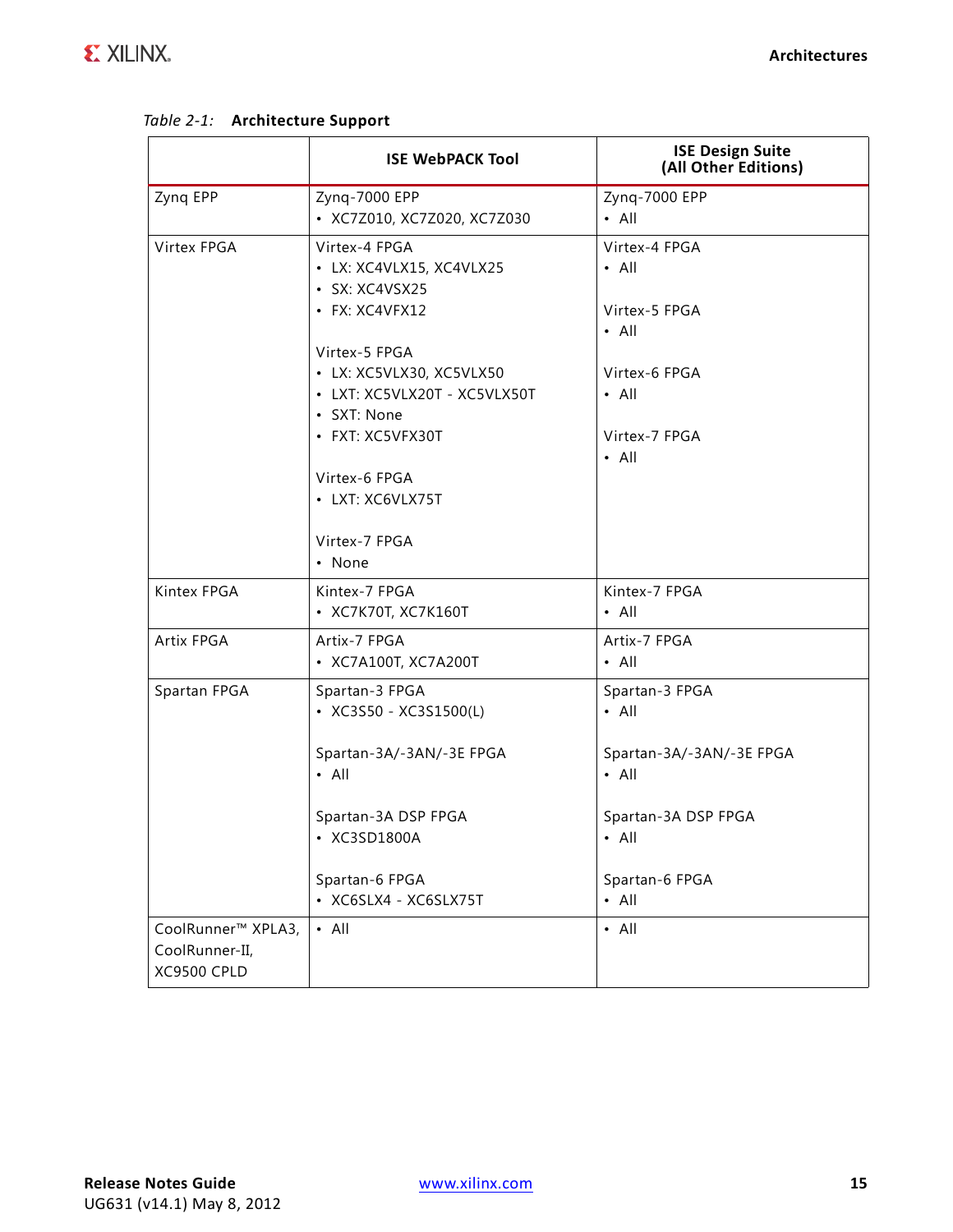## <span id="page-15-0"></span>**Compatible Third‐Party Tools**

| <b>Third-Party Tool</b>                                                                                    | <b>Red Hat</b><br>Linux | <b>Red-Hat</b><br>Linux-64 | <b>SUSE</b><br>Linux | Windows<br>XP 32-bit | <b>Windows</b><br>XP-64 bit | Windows-<br>7 32-bit | Windows-<br>764-bit |
|------------------------------------------------------------------------------------------------------------|-------------------------|----------------------------|----------------------|----------------------|-----------------------------|----------------------|---------------------|
| <b>Simulation</b>                                                                                          |                         |                            |                      |                      |                             |                      |                     |
| <b>Mentor Graphics</b><br>ModelSim SE/DE<br>(10.1a)                                                        | Yes                     | Yes                        | Yes                  | Yes                  | Yes                         | Yes                  | Yes                 |
| <b>Mentor Graphics</b><br>ModelSim PE (10.1a)                                                              | N/A                     | N/A                        | N/A                  | Yes                  | Yes                         | Yes                  | Yes                 |
| <b>Mentor Graphics</b><br>Questa® Advanced<br>Simulator(10.1a)                                             | Yes                     | Yes                        | Yes                  | Yes                  | Yes                         | Yes                  | Yes                 |
| Cadence Incisive®<br><b>Enterprise Simulator</b><br>(IES) (11.1)                                           | Yes                     | Yes                        | Yes                  | N/A                  | N/A                         | N/A                  | N/A                 |
| Synopsys VCS® and<br>VCS MX (F-2011.12)                                                                    | Yes                     | Yes                        | Yes                  | N/A                  | N/A                         | N/A                  | N/A                 |
| The MathWorks<br>MATLAB® and<br>Simulink <sup>®</sup> with<br><b>Fixed-Point Toolbox</b><br>(2011a, 2011b) | Yes                     | Yes                        | Yes                  | Yes                  | Yes                         | Yes                  | Yes                 |
| <b>Synthesis</b>                                                                                           |                         |                            |                      |                      |                             |                      |                     |
| Synopsys<br>Synplify®/Synplify<br>Pro (F-2012.03-SP1)                                                      | Yes                     | Yes                        | Yes                  | Yes                  | Yes                         | Yes                  | Yes                 |
| <b>Mentor Graphics</b><br>Precision® RTL/Plus<br>(2012a)                                                   | Yes                     | Yes                        | Yes                  | Yes                  | Yes                         | Yes                  | Yes                 |
| <b>Equivalence Checking</b>                                                                                |                         |                            |                      |                      |                             |                      |                     |
| Cadence<br>Encounter®<br>Conformal® (9.1)                                                                  | Yes                     | Yes                        | Yes                  | N/A                  | N/A                         | N/A                  | N/A                 |

#### *Table 2‐2:* **Compatible Third-Party Tools**

### <span id="page-15-1"></span>**System Requirements**

This section provides information on system memory requirements, cable installation, and other requirements and recommendations.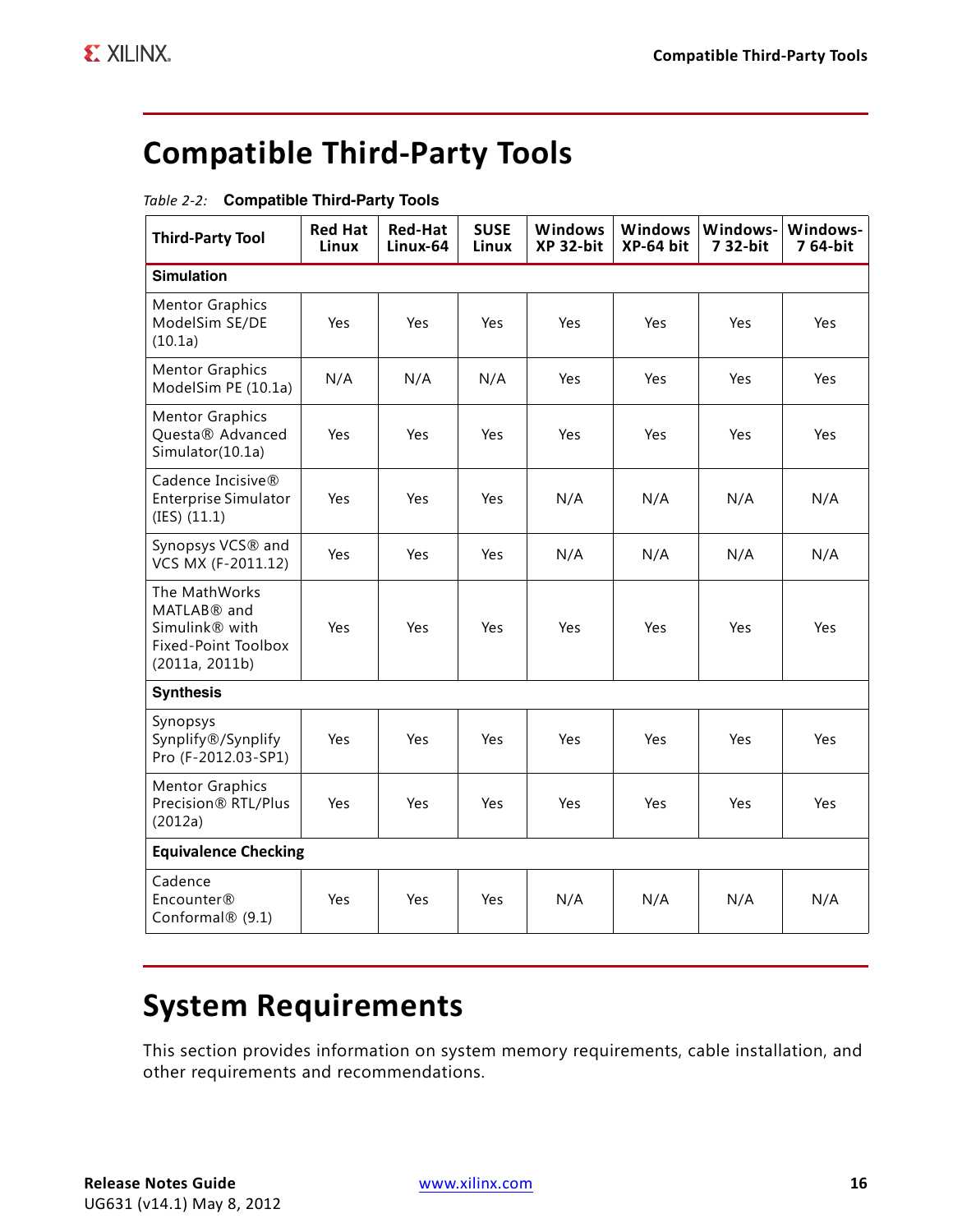### **System Memory Recommendations**

[For memory recommendations for ISE Design Suite 14, see:](http://www.xilinx.com/ise/products/memory.htm)  http://www.xilinx.com/ise/products/memory.htm

#### **Operating Systems and Available Memory**

The Microsoft Windows and Linux<sup>®</sup> operating system (OS) architectures have limitations on the maximum memory available to a Xilinx program. Users targeting the largest devices and most complex designs may encounter this limitation. The ISE Design Suite has optimized memory and enabled support for applications to increase RAM memory available to Xilinx tools.

#### **Windows XP Professional 32‐bit**

Xilinx applications are enabled to take advantage of the memory increase feature on Windows 32-bit systems. You must then modify Windows setting to get access to this larger memory.

The standard Windows OS architecture limits the maximum memory available to a Xilinx process to 2 Gigabyte (GB). In Windows XP Professional, Microsoft created an option to support the ability of an application to address 3 GB of RAM. Xilinx ISE tools have built-in support for this option. To take advantage of this capability, you must also modify your Windows XP OS to enable this feature, which requires that you modify your boot. ini file by adding a "/3GB" entry to the end of the "startup" line.

Before enabling 3 GB support for Xilinx applications, read the Microsoft Knowledge Base Article #328269 at <http://support.microsoft.com/?kbid=328269>. If you upgrade your computer to Windows XP Service Pack 1 (SP1) and you are using the /3GB switch, Windows may not restart without a patch from Microsoft. See the Xilinx Answer Record 17905 for more information at <http://www.xilinx.com/support/answers/17905.htm>.

Additionally, before making this change, read:

- Microsoft Bulletin Q17193 [http://support.microsoft.com/default.aspx?scid=kb;en-us;Q171793,](http://support.microsoft.com/default.aspx?scid=kb;en-us;Q171793) which contains information on "Application Use of 4GT RAM Tuning".
- Microsoft Bulletin Q289022 [http://support.microsoft.com/default.aspx?scid=kb;en-us;q289022,](http://support.microsoft.com/default.aspx?scid=kb;en-us;q289022) which contains instructions for editing your boot.ini file.

#### **Linux**

For 32-bit Red Hat Enterprise Linux systems, the operating system can use the hugemem kernel to allocate 4 GB to each process. More information can be found on the Red Hat support site: http://www.redhat.com/docs/manuals/enterprise/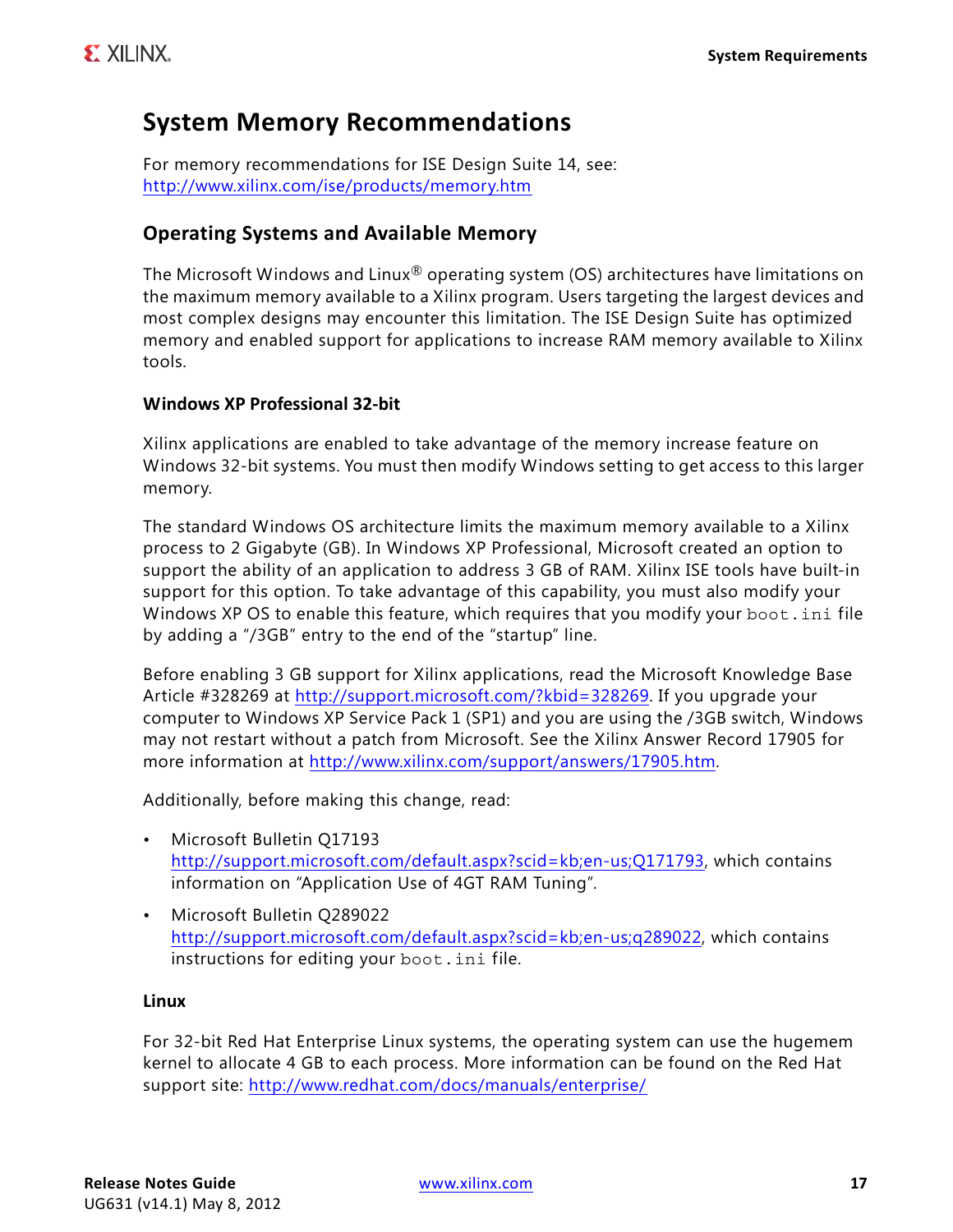### **Cable Installation Requirements**

Platform Cable USB II and Parallel Cable IV are high-performance cables that enable Xilinx® design tools to program and configure target hardware.

To install Platform Cable USB II, a system must have at least a USB 1.1 port. For maximum performance, Xilinx recommends using Platform Cable USB II with a USB 2.0 port.

To install Parallel Cable IV, a system must have a parallel port connector and support parallel port communication.

Cables are officially supported on the 32-bit and 64-bit versions of the following operating systems: Windows XP Professional, Windows-7, Red Hat Linux Enterprise, and SUSE Linux Enterprise 11. Additional platform specific notes are as follows:

- Root privileges are required.
- SUSE Linux Enterprise 11: The fxload software package is required to ensure correct Platform Cable USB II operation. The fxload package is not automatically installed on SUSE Linux Enterprise 11 distributions, and must be installed by the user or System Administrator.
- Linux LibUSB support: Support for Platform Cable USB II based upon the LibUSB package is now available from the Xilinx website. See Xilinx Answer Record 29310 at: [http://www.xilinx.com/support/answers/29310.htm.](http://www.xilinx.com/support/answers/29310.htm)

For additional information regarding Xilinx cables, refer to the following documents:

- USB Cable Installation Guide (UG344): [http://www.xilinx.com/support/documentation/user\\_guides/ug344.pdf](http://www.xilinx.com/support/documentation/user_guides/ug344.pdf)
- Platform Cable USB II Data Sheet (DS593): [http://www.xilinx.com/support/documentation/data\\_sheets/ds593.pdf](http://www.xilinx.com/support/documentation/data_sheets/ds593.pdf)
- Parallel Cable IV Data Sheet (DS097): [http://www.xilinx.com/support/documentation/data\\_sheets/ds097.pdf](http://www.xilinx.com/support/documentation/data_sheets/ds097.pdf)

### **Equipment and Permissions**

The following table lists related equipment, permissions, and network connections.

| Item                  | Requirement                                                                               |
|-----------------------|-------------------------------------------------------------------------------------------|
| Directory permissions | Write permissions must exist for all directories containing design files to be<br>edited. |
| Monitor               | 16-bit color VGA with a minimum recommended resolution of 1024 by 768<br>pixels.          |

*Table 2‐3:* **Equipment and Permissions Requirements**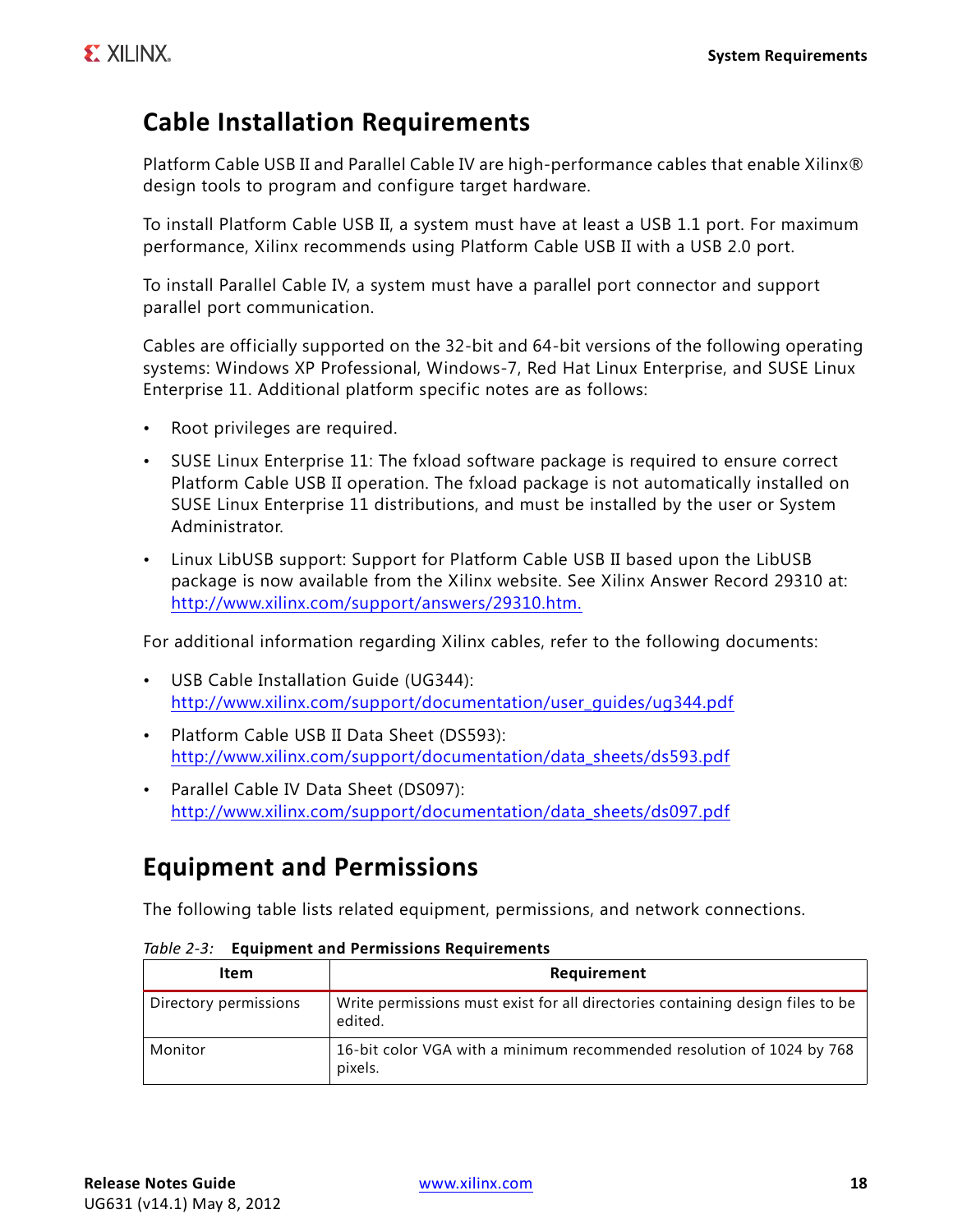| Item         | Requirement                                                                                                                                                                                               |
|--------------|-----------------------------------------------------------------------------------------------------------------------------------------------------------------------------------------------------------|
| <b>Drive</b> | You must have a DVD-ROM for ISE Design Suite (if you have received a DVD,<br>rather than downloading from the web).                                                                                       |
| Ports        | To program devices, you must have an available parallel, or USB port<br>appropriate for your Xilinx programming cable. Specifications for ports are<br>listed in the documentation for your cable.        |
|              | <b>Note:</b> Installation of the cable driver software requires Windows XP Pro<br>SP1 (or later), or Windows-7. If you are not using one of these operating<br>systems, the cables may not work properly. |

*Note:* X Servers/ Remote Desktop Servers, such as Exceed, ReflectionX, and XWin32, are not supported.

#### **Network Time Synchronization**

When design files are located on a network machine, other than the machine with the installed software, the clock settings of both machines must be set the same. These times must be synchronized on a regular basis for continued proper functioning of the software.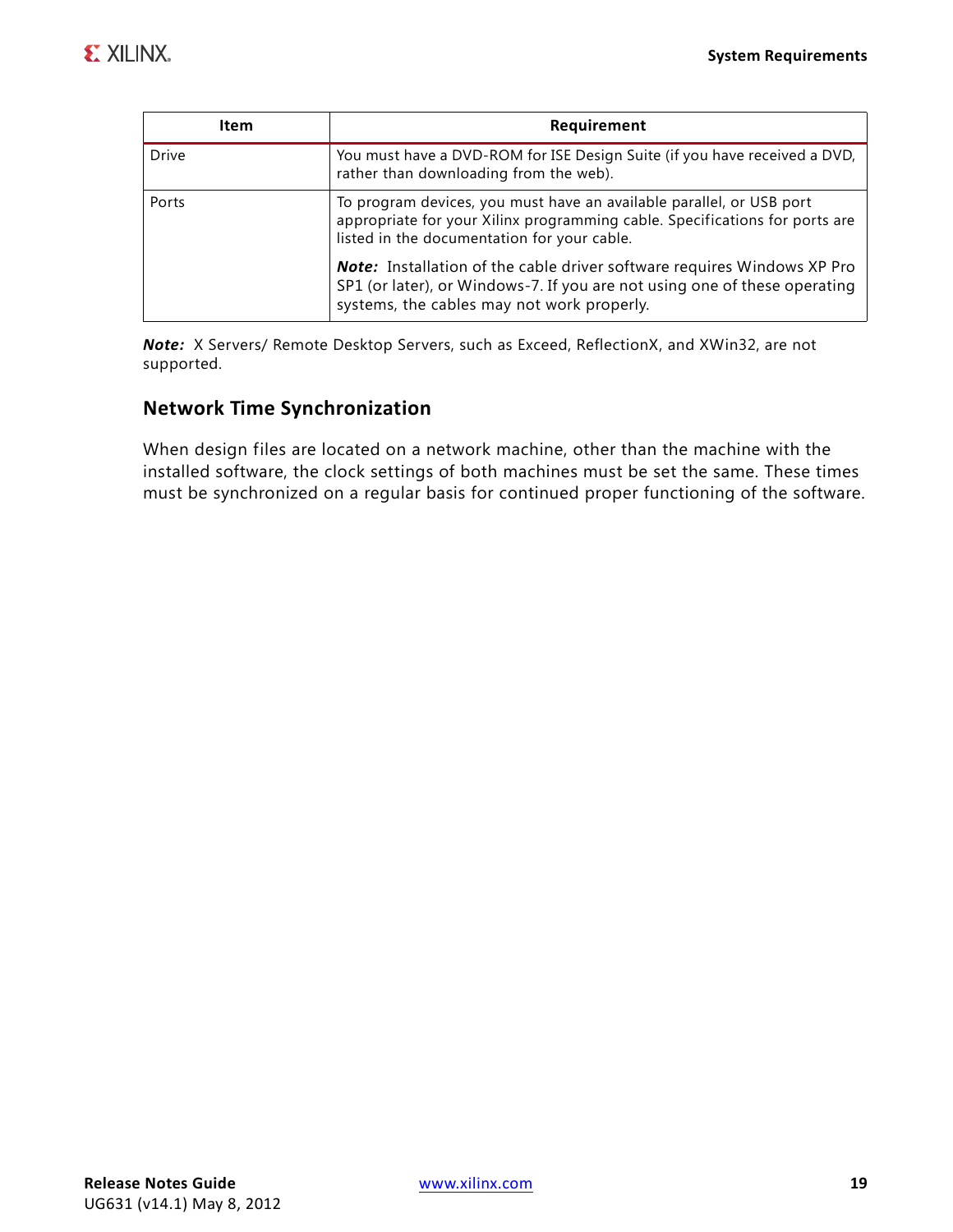

*Chapter 3*

## <span id="page-19-0"></span>Technical Support and Documentation

### <span id="page-19-1"></span>**Known Issues**

ISE Design Suite Tools Known Issues can be found at the following Xilinx Answer Record: [http://www.xilinx.com/support/answers/46491.htm.](http://www.xilinx.com/support/answers/46491.htm)

### <span id="page-19-2"></span>**Support Site**

For general technical questions, visit the Xilinx Product Support and Documentation site at <http://www.xilinx.com/support/>, where you can search the Answers Database or utilize other self-support features such as:

- Download Center, [http://ww.xilinx.com/support/download/index.htm](http://www.xilinx.com/support/download/index.htm)
- Xilinx User Community Forums, [http://forums.xilinx.com](http://forums.xilinx.com/)
- • [Free Design Training Videos, h](http://www.xilinx.com/training/free-video-courses.htm)ttp://www.xilinx.com/training/free-video-courses.htm

If you cannot resolve your issue using our online resources, you can contact Xilinx Technical Support directly at [http://www.xilinx.com/support/techsup/tappinfo.htm.](http://www.xilinx.com/support/techsup/tappinfo.htm)

### <span id="page-19-3"></span>**Customer Training**

Xilinx hands-on training programs provide you with the foundational knowledge necessary to begin designing right away. These programs target both engineers new to FPGA technology and experienced engineers developing complex connectivity, digital signal processing, or embedded solutions.

For more information on training courses, free on-demand training, live online training, and upcoming events, visit the Xilinx Training website, [http://www.xilinx.com/support/education-home.htm.](http://www.xilinx.com/support/education-home.htm)